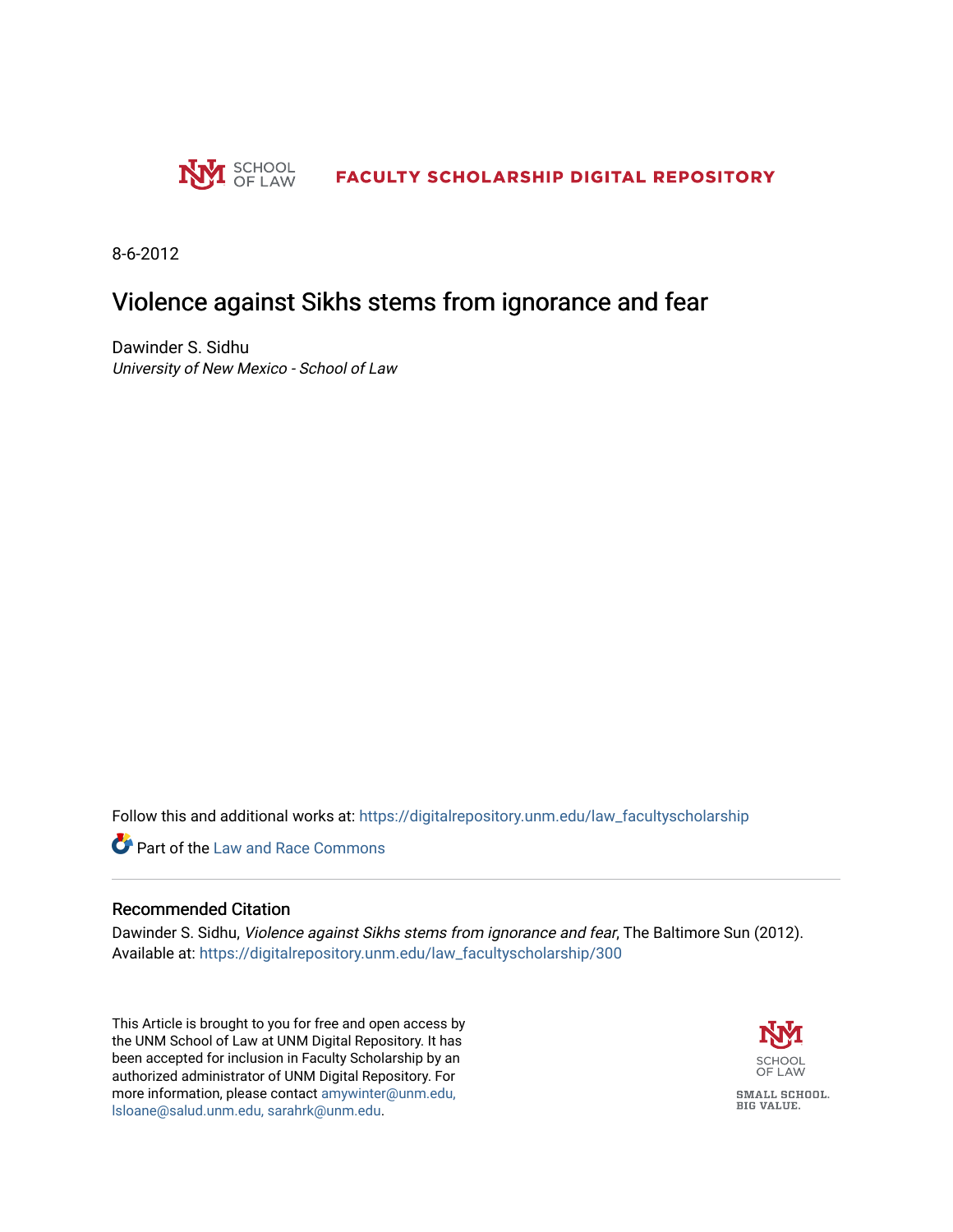[http://www.baltimoresun.com/news/opinion/oped/bs-ed-sikh-shootings-20120806](http://www.baltimoresun.com/news/opinion/oped/bs-ed-sikh-shootings-20120806-story.html) [story.html](http://www.baltimoresun.com/news/opinion/oped/bs-ed-sikh-shootings-20120806-story.html)

## **Violence against Sikhs stems from ignorance and fear** By Dawinder Sidhu

The Baltimore Sun August 6, 2012, 10:45 AM

We do not yet know for certain what motivated a gunman to open fire on a Sikh temple in Wisconsin Sunday, killing six and wounding many others. But we do know that the Sikh community in America — for no reason other than its members' appearance — has suffered extensive harassment, prejudice and violence in the years since the Sept. 11 terrorist attacks. Sunday's shooting was a tragedy, but it offers Americans an opportunity to learn about the Sikh community and to quell the ignorance that may have enabled the shooting to occur in the first place.

Sikhism is a monotheistic religion, established in the 15th century in the Punjab region of South Asia. The religion emerged in a time of conflict between Hindus and Muslims. In this context, Guru Nanak, the founder of Sikhism, sought to highlight the underlying humanity and equality of all people. Indeed, Guru Nanak argued that anyone, regardless of caste, creed, or gender, could be content and achieve enlightenment if he or she lived by three simple instructions: first, to reflect and meditate upon God; second, to earn a decent and honest living in society; and third, to give back to the less fortunate when feasible.

Guru Nanak was followed by nine other living spiritual teachers, or gurus. Guru Gobind Singh, the tenth and last living guru, installed a book of hymns penned by several gurus and other spiritually-minded Hindu and Muslim poets as the permanent guide for Sikhs ("Sikh" literally means "student"). Guru Gobind Singh also established a group of saint-soldiers who abide by a code of conduct that, among other things, requires adherents to keep five articles of faith, including unshorn hair. Observant Sikh males thus do not cut their hair and wear a turban on their heads.

While the Sikh turban is an integral part of a Sikh's physical identity, carrying with it deep religious and symbolic meaning, it has served as a marker for hate violence and discrimination, particularly in the aftermath of the terrorist attacks ofSeptember 11, 2001.

The Sikh footprint in the United States can be traced to the late 19th century. Early Sikh migrants arrived primarily in Western America, working in farms, mills and foundries and helping to build railroads. Sikh immigration to the United States was relatively modest at the beginning and first part of the 20th century, but a wave of Sikh migration corresponded with the relaxing of federal immigration laws in 1965. The new laws favored professionals, and Sikhs in these occupational areas were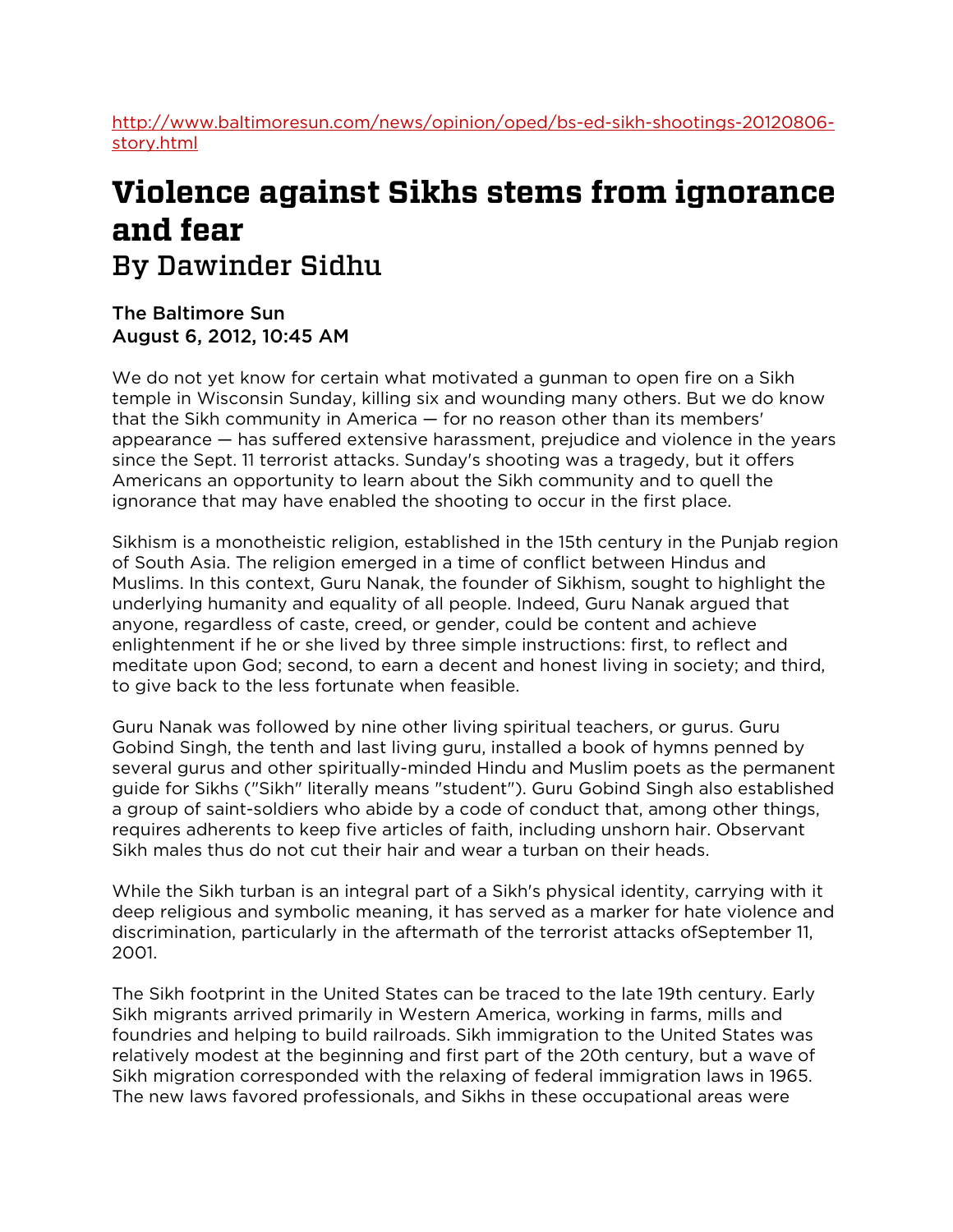among those who were able to take advantage of these preferences. Today, though figures vary widely, roughly 700,000 Sikhs reside in the United States.

Despite the general, inherent difficulties that immigrant and minority groups encounter, and despite the additional problems associated with discrimination and harassment tied to their unique appearance, "our country," as President Barack Obama noted in a statement Sunday, "has been enriched by Sikhs." Perhaps most notably, Dilip Singh Saund became the first Asian-American, let alone Indian- or Sikh-American, member of Congress. Today, Sikh Preet Bharara is the chief federal prosecutor in Manhattan, while South Carolina Gov. Nikki Haley is the daughter of Sikh parents. Caucasian converts to Sikhism, who are concentrated in the American Southwest, have demonstrated the ability to start thriving businesses. These converts' entrepreneurial initiative stemmed in part from their sense that non-Sikhs may not hire individuals with turbans and beards.

The terrorist attacks of9/11represented the start of a defining era for Sikhs in the United States. Because of Sikhs' physical appearance and the fact that the architects of the attacks, including Osama bin Laden, wore turbans and had long beards, Sikhs encountered significant violence and discrimination immediately after the attacks. On September 15, 2001, for example, turbaned Sikh Balbir Singh Sodhi was killed in Mesa, Ariz., by a self-proclaimed "patriot" who sought that day to kill some "ragheads." Aside from murder, stabbings, physical assaults and verbal harassment, Sikhs have been profiled, ejected from airplanes, terminated from and refused employment, and bullied in schools, among other things, all on account of their appearance and specifically some Americans' hostility to it. All told, Sikh-Americans have suffered the disproportionate brunt of the post-9/11 backlash in America.

Sikhs largely lacked an existing framework within which to take on the significant breadth of incidents of discrimination that were taking place. A handful of Sikhs most of them young, and born and raised in the United States to immigrant Indian parents — quickly succeeded in forging relationships with the media, government agencies and law enforcement officials to combat ignorance of Sikhs, provide descriptive information on incidents against Sikhs, and ensure the safety and security of Muslims and those perceived to be Muslim in America. They also obtained relief for victims in the courts of law and worked with federal and state legislatures on policy affecting post-9/11 civil rights in various contexts, including schools, airports and the workplace. Relying on a confluence of Sikh and American values, Sikh leaders have argued for tolerance of all communities impacted by the backlash, signaling that civil rights are not group-specific but are shared and must be protected by everyone in this country.

The Sikh-American experience after 9/11 also demonstrates the ability of the marginalized and disfavored in America to successfully defend these rights through nonviolent means and established civic mechanisms. While the post-9/11 backlash represents another chapter in the wartime mistreatment of minorities who look like our true enemies, the Sikh-American response becomes the latest iteration of a solemn, powerful movement for civil rights in America that has the potential to resonate in all corners of the globe.